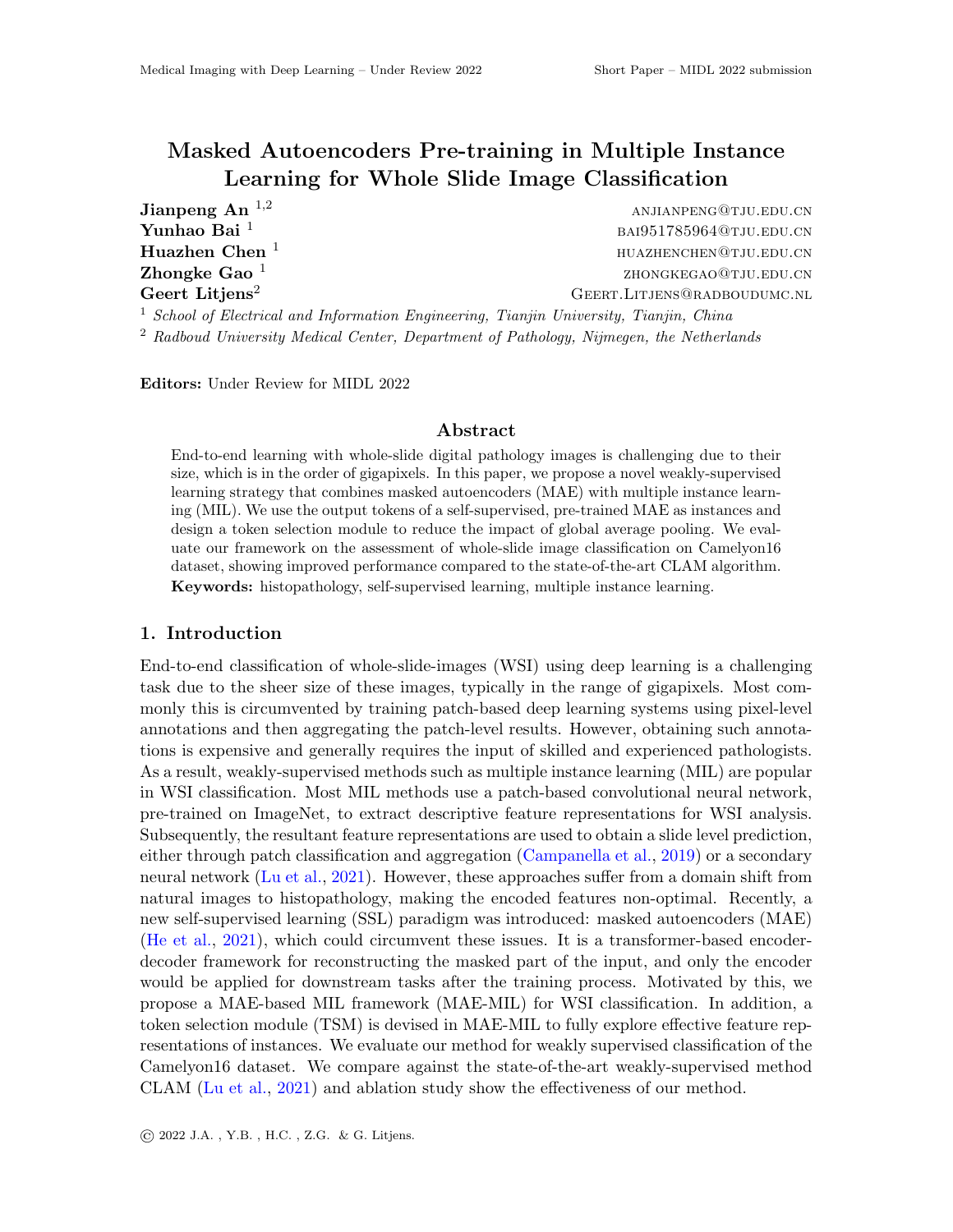**LITJENS** 



Figure 1: MAE-MIL Framework: After MAE pre-training, tile images are cropped from each slide and fed into the pre-trained encoder to extract the token features, and the top-k token features are selected by the attention map from the last transformer block of the encoder. Then the selected token features are aggregated into slide-level representations for training slide-level classifier.

## 2. Method

A schematic overview of our MAE-MIL framework is shown in Fig. 1. For computational efficiency, we first downsample each WSI to the  $\times 5$  magnification level and randomly crop tiles to build a pre-training dataset. In the training process of MAE, we split each tile into N tokens and randomly mask out 75% of them, then after the encoder extracts latent features from unmasked tokens, the decoder takes the latent features and mask tokens to reconstructs the original tile. The loss function computes mean squared error (MSE) between the reconstructed and original tiles.

After MAE pre-training, we discard the decoder and apply the encoder to extract descriptive feature representations for WSI classification. Generally, only a small number of tiles within a WSI contains effective information for classification. Therefore, we take the output tokens features of the encoder as a bag of instances directly instead of applying a pooling operation. Further, not all instances are equally informative. Hence we propose a token selection model (TSM) that leverages the attention map from the last transformer block of the encoder as a distribution of the informative content to select tokens. Specifically, the attention map  $A \in \mathbb{R}^{1 \times N}$  can be defined as:

$$
A = \frac{1}{N} \sum_{i=1}^{N} \left\{ Softmax \left( \frac{QK^{\top}}{\sqrt{d}} \right) \right\} (i, j)
$$
 (1)

where  $Q \in \mathbb{R}^{N \times d}$  is the query matrix and  $K \in \mathbb{R}^{N \times d}$  is the key matrix from the last transformer block respectively, and  $N$  is the split number of tokens from the an input, i and j denote the row and column of the matrix after  $softmax$ . At the feature extraction stage, we select top-k indices in A and extract the corresponding  $k$  token features for further aggregation as a bag of instances. Then we use an attention network, similar to [\(Lu et al.,](#page-2-1) [2021\)](#page-2-1), as the slide-level classifier in our framework. It consists of several stacked fully connected layers, and based on its attention pooling function, the selected token features can be aggregated into slide-level classification.